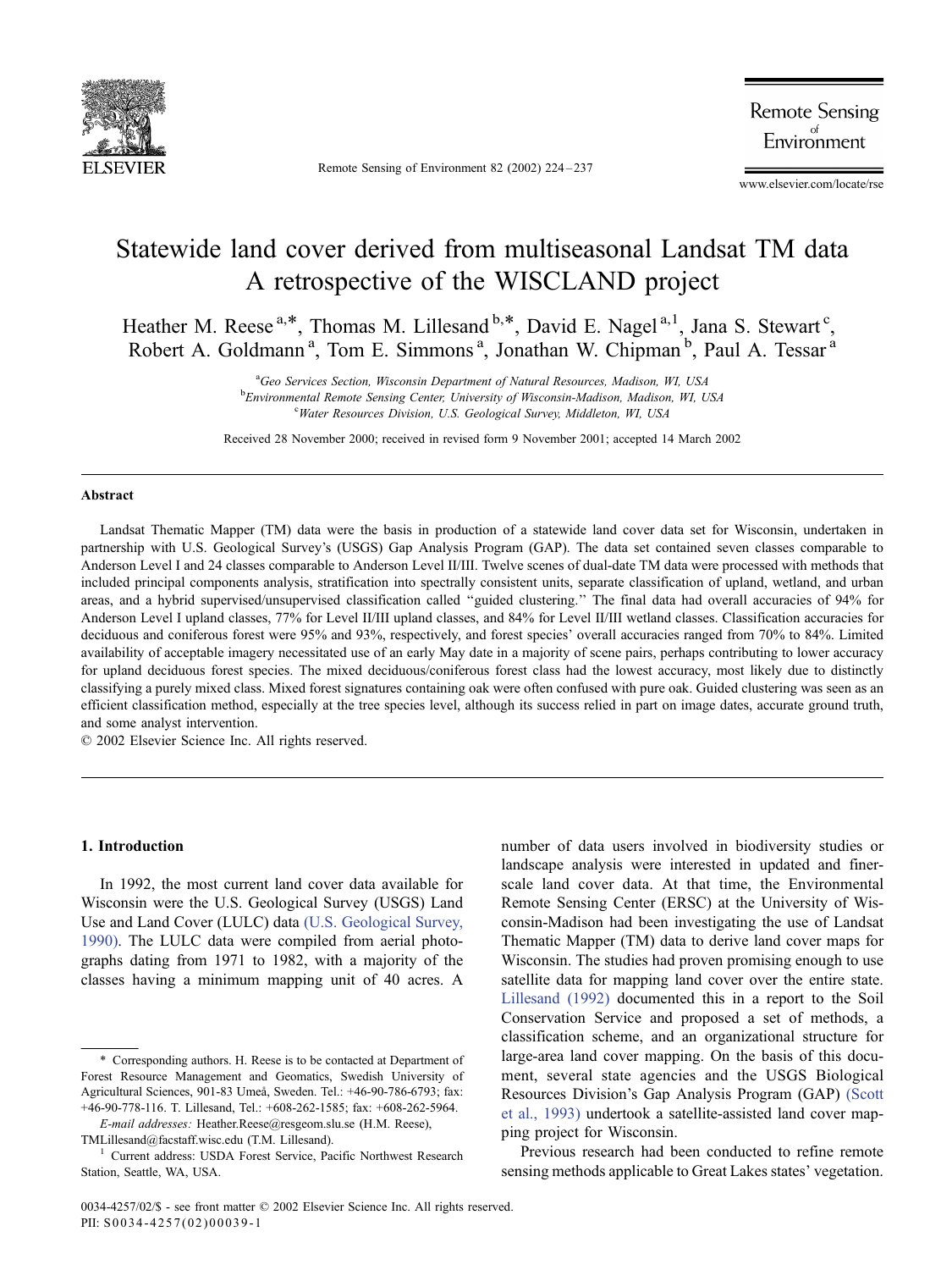Studies indicated that image stratification could improve classification [\(Harris & Ventura, 1995; Homer, Ramsey,](#page-12-0) Edwards, & Falconer, 1997; Nagel, 1995; Stewart, 1994; Stewart & Lillesand, 1995), that dual-date imagery was useful for obtaining species-level classification in both forest [\(Coppin & Bauer, 1994; Polzer, 1992; Schriever &](#page-12-0) Congalton, 1993; Wolter, Mladenoff, Host, & Crow, 1995) and agriculture [\(Lillesand, 1992; Stewart, 1998; Stewart &](#page-12-0) Lillesand, 1995), and that a combination of classification methods could be used to better distinguish tree species [\(Bauer et al., 1994; Wolter et al., 1995\).](#page-12-0) Most of these studies had concentrated on one or two satellite scenes but had not been applied to an entire state. GAP projects previous to 1992, mainly conducted in western and southern states, were not identically applicable to Wisconsin as they had different classification schemes and resolutions (e.g., in some western GAP projects, the final minimum mapping unit was 100 ha). In creating new land cover data, users required that the classification scheme be compatible with existing schemes and applicable to vegetation classes accurately mapped using Landsat TM data. The scheme also needed to be suitable for the neighboring states of Minnesota and Michigan, also involved in Upper Midwest GAP (UMGAP) at that time.

In 1993, the Wisconsin Department of Natural Resources (DNR) and the Wisconsin State Cartographer's office began organizing a consortium to purchase and process satellite imagery necessary for a statewide land cover layer. Wisconsin Initiative for Statewide Cooperation on Landscape ANalysis and Data (WISCLAND) was formed, ultimately consisting of five federal government agencies, four state agencies, the Wisconsin Land Information Board, one private sector organization, and one university representative [\(Lillesand, 1994\).](#page-12-0) In total, \$1.48 million were contributed in cash and in-kind donations to support the project from January 1994 to June 1998.

Steps leading up to the project have been described in [Gurda \(1994\)](#page-12-0) and [Lillesand \(1994\).](#page-12-0) This paper provides information specific to a large area image processing effort as seen in retrospect. Materials are described, such as multiseasonal Landsat TM imagery and an extensive ground truth database. The methods included a number of different stratifications of the TM imagery, such as urban versus rural stratification, wetland versus upland stratification, and stratification of each TM scene into separate classification units based on spectral similarity. Guided clustering, a hybrid supervised/unsupervised classification, was used to achieve a better species-level classification. Results are given in the form of accuracy assessment matrices with discussion following.

# 2. Project area

Wisconsin lies in the Midwestern United States between  $42^{\circ}30'$  – $47^{\circ}00'$  N and  $87^{\circ}15'$  – $93^{\circ}00'$  W and

covers about 14 million ha (Fig. 1). Elevation ranges from 177 to 576 m above sea level, with little local relief except in the southwestern ''unglaciated'' area of the state. A northern region of boreal and mixed deciduous forests is separated from a southern region of agriculture and temperate forests by a fairly distinct belt that [Curtis](#page-12-0) (1959) termed ''the tension zone.'' The northern forests are a northern hardwood forest type consisting primarily of (in alphabetical order) balsam fir (Abies balsamea), red, silver, and sugar maple (Acer rubrum, Ac. saccharinum, and Ac. saccharum), yellow and paper birch (Betula lutea and B. papyrifera), various species of ash (Fraxinus spp.), tamarack (Larix laricina), bigtooth and trembling aspen (Populus grandidentata and P. tremuloides), white and black spruce (Picea glauca and Pi. mariana), jack, red, and white pine (Pinus banksiana, Pin. resinosa and Pin. strobus), white, northern pin, and red oak (Quercus alba, Q. ellipsoidalis, and Q. rubra), American arborvitae (Thuja occidentalis), basswood (Tilia americana), and hemlock (Tsuga canadensis). The southern portion of the state, while now primarily agricultural, was previously tall-grass prairie, oak savanna, and sugar maple-basswood forest. Wetlands originally covered approximately one-quarter of the state. Today, more than half (amounting to 2 million ha) of the original wetlands



Fig. 1. The state of Wisconsin.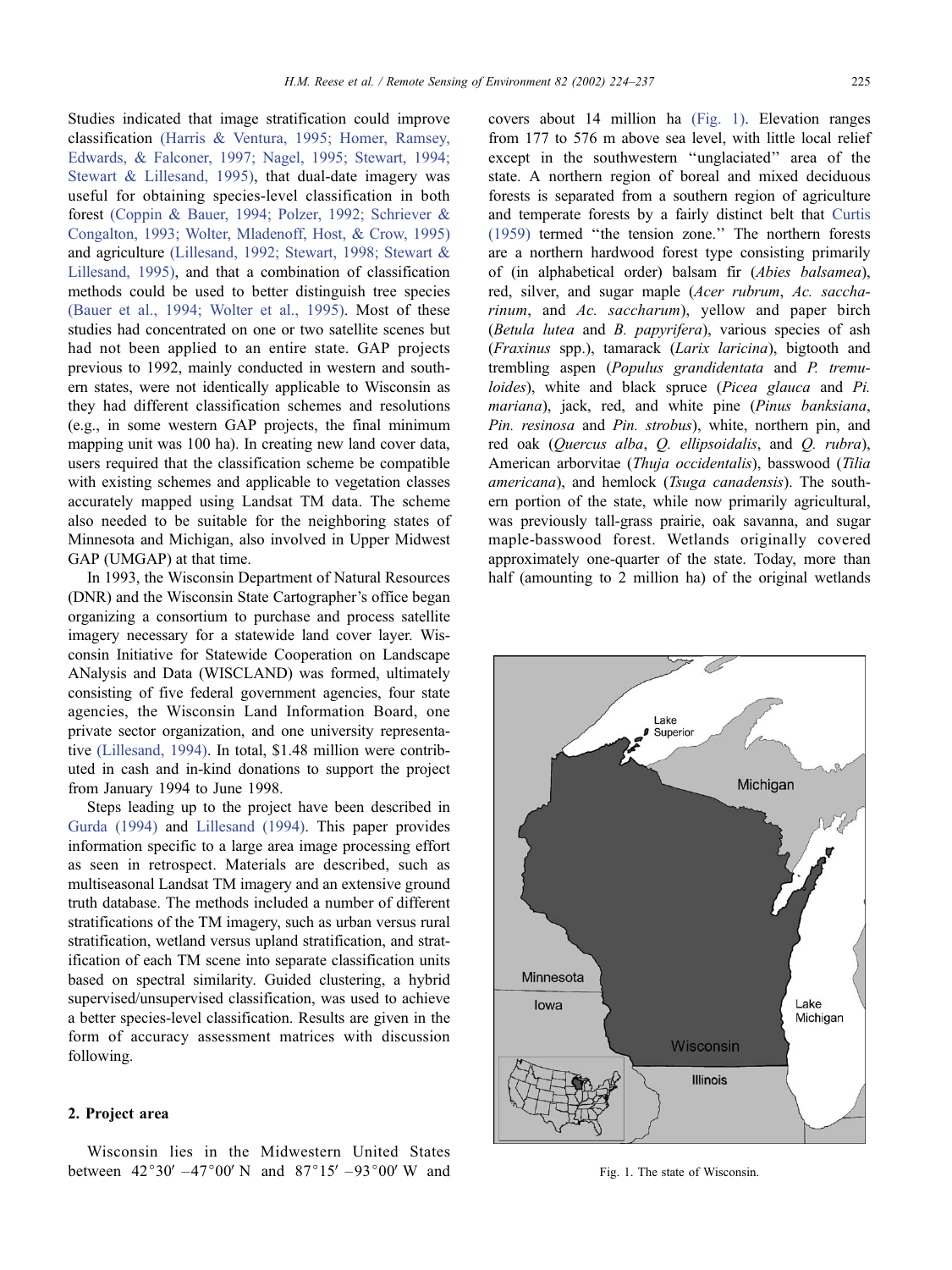Table 1 Landsat TM scenes used in Wisconsin land cover mapping project

| Geographic location | Dominant cover type       | Path/row | Date 1: spring or summer | Date 2: summer or fall |
|---------------------|---------------------------|----------|--------------------------|------------------------|
| North               | Forested                  | 26/27    | May 10, 1992             | August 28, 1991        |
| North               | Forested                  | 26/28    | May 13, 1993             | October 1, 1992        |
| North               | Forested                  | 25/28    | May 6, 1993              | September 8, 1992      |
| North               | Forested                  | 24/28    | July 31, 1992            | October 3, 1992        |
| North               | Forested and agricultural | 23/28    | May 5, 1992              | July 24, 1992          |
| Central             | Forested and agricultural | 24/29    | July 31, 1992            | October 3, 1992        |
| Central             | Agricultural              | 26/29    | May 13, 1993             | October 1, 1992        |
| Central             | Agricultural              | 25/29    | May 19, 1992             | September 8, 1992      |
| Central             | Agricultural              | 23/29    | May 5, 1992              | July 24, 1992          |
| South               | Agricultural              | 25/30    | May 19, 1992             | September 8, 1992      |
| South               | Agricultural              | 24/30    | July 31, 1992            | October 3, 1992        |
| South               | Agricultural and urban    | 23/30    | May 5, 1992              | no cloud-free date     |

have been converted to agriculture or urban land uses [\(Nagel, 1995\).](#page-12-0)

# 3. Materials

# 3.1. Satellite data

Twelve full Landsat TM scenes were needed to cover Wisconsin, and dual dates for each scene were acquired to improve species discrimination. For the mixed northern forests, it was preferred to have a summer date representing leaf-on conditions and an early fall date depicting senescence, while late spring and midsummer dates were preferred to show intra-annual crop conditions in the agricultural areas [\(Lillesand, 1992\).](#page-12-0) When available, data within the same year were acquired to keep the effects of potential land cover changes over time to a minimum. Imagery was contributed by the GAP program, part of the Multi-Resolution Land Characteristics (MRLC) consortium. Final image dates were determined by the MRLC participants' specifications and availability of cloud-free data. Image dates are given in Table 1. While the images obtained were as cloud-free as possible, several scenes had a small amount of cloud cover. These clouds and their corresponding shadows were identified visually and a mask was delineated manually.

The Landsat 5 TM data were geometrically precision corrected by the EROS Data Center (Sioux Falls, SD) to less than 1/2 pixel root mean square error, registered to Universal Transverse Mercator coordinates, zones 15 and 16, North American Datum 1983, and resampled to 30-m pixels by cubic convolution.

Three different image band combinations were tested for classification efficiency: a 12-band file (all six reflective bands from both dates), a six-band file (TM bands 3, 4, and 5 from both dates), and principal components calculated on the six reflective bands of each image separately and combined thereafter. Principal components gave the best classification result, reduced the file size, and eliminated

redundant information due to interband correlation [\(Lille](#page-12-0)sand & Kiefer, 2000).

#### 3.2. Facilities and personnel

Data processing and analysis were done at Wisconsin DNR's Geographic Information System Section on DEC Alpha workstations, running UNIX Arc/Info and ERDAS Imagine. Three full-time and one half-time remote sensing analysts, one full-time administrator, one half-time GIS specialist, and three summer employees were responsible for data processing. Work began in early 1994 and was completed around June 1998. Approximately 1260 person hours were required to classify a full scene once a routine was established.<sup>2</sup> This figure includes work done on training set selection, classification, postclassification smoothing, and accuracy assessment. In addition, there was work on ground truth data: initial delineation took 3 – 4 weeks per scene, fieldwork was done at a rate of approximately 80 polygons (three National Aerial Photography Program or NAPP photos) per work day, and total processing time for incoming ground truth data was approximately 1400 person hours.

# 4. Preclassification work

#### 4.1. Classification scheme

Definition of a classification scheme is an initial step in any classification project. In the WISCLAND project, this task required more discussion than any other. The project used [Lillesand's \(1992\)](#page-12-0) suggested classification scheme as a point of departure. Several existing classification schemes were also considered and incorporated to varying

 $^2\,$  Calculated as 240 h/upland area, 240 h/wetland area, and 80 h/urban area for a total of 560 h to classify a single classification unit. Multiply the 560 h by 27 (the total number of classification units) and divide by the number scenes (12).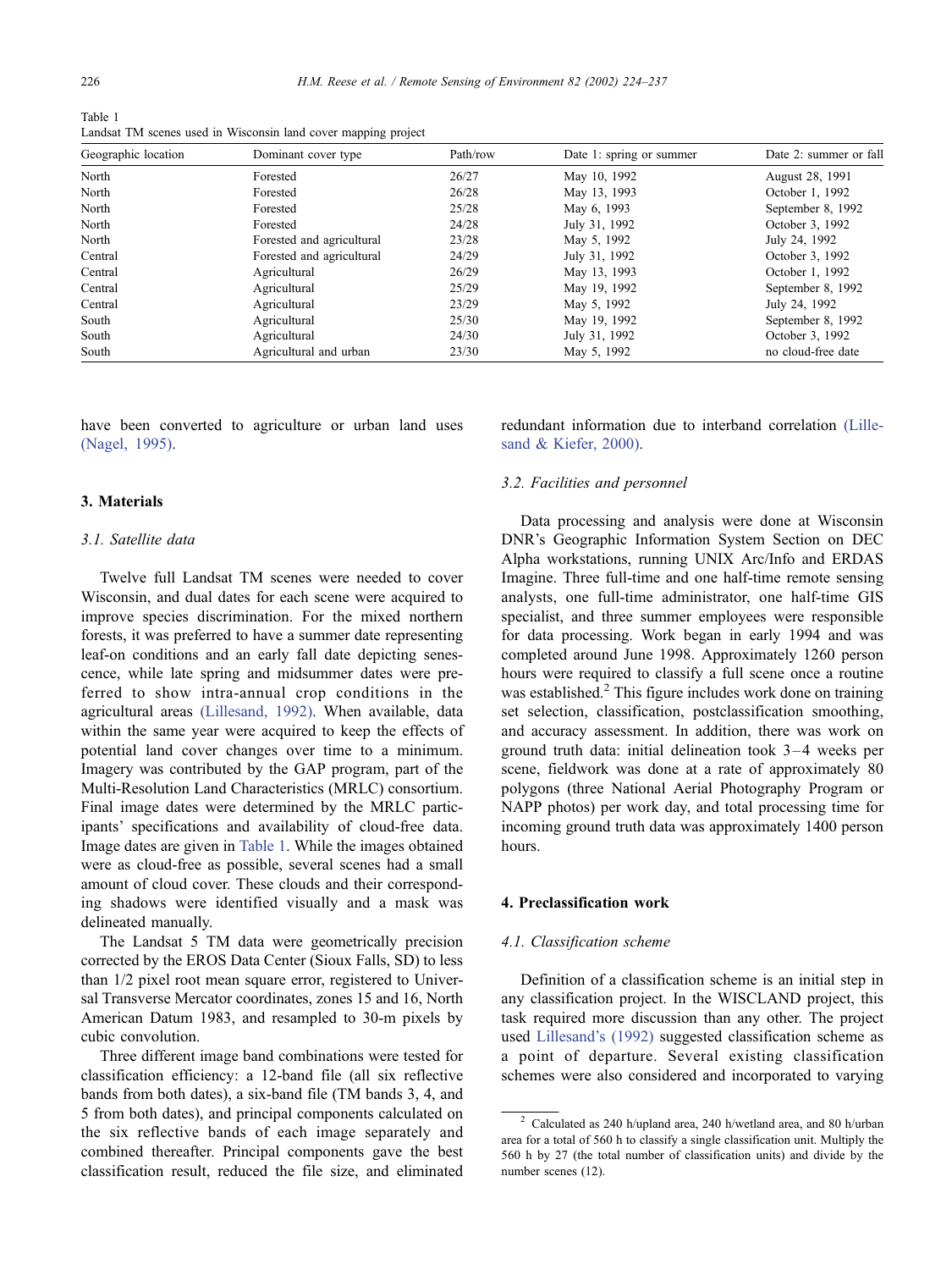<span id="page-3-0"></span>degrees, including Anderson's classification [\(Anderson,](#page-12-0) Hardy, Roach, & Witmer, 1976), the preferred GAP classification scheme from The Nature Conservancy/ UNESCO [\(Faber-Langendoen, 1993; Grossman et al.,](#page-12-0) 1998; United Nations Educational, Scientific, and Cultural Organization, 1973), NOAA Coastal-Change Analysis Program's classification (C-CAP) [\(Dobson et al., 1995\),](#page-12-0) the Wisconsin Wetland Inventory's (WWI) classification, and additional University of Wisconsin projects. Because the land cover layer was to be interpreted from TM data, the final classification scheme and definitions were based on the abilities and limitations of the sensor as much as on the

Table 2

vegetation of the Upper Midwest. The scheme went through rigorous review by partner states in UMGAP, potential users of the data, and other remote sensing experts.

The final classification scheme included classes present in Wisconsin's vegetation but not always successfully determined from remote sensing. This was termed the "extended" classification. A subset of the extended classification was proposed as a ''base minimum'' classification, which the project would commit to classifying. This subset contained classes previously attained using remote sensing data with an accuracy of at least 70% and

| WISCLAND/UMGAP classification scheme |                                          |  |  |  |
|--------------------------------------|------------------------------------------|--|--|--|
| 1 Urban/developed                    | 4.2.2.3 Red oak                          |  |  |  |
| 1.1 High intensity                   | 4.2.3 White birch                        |  |  |  |
| 1.2 Low intensity                    | 4.2.4 Beech                              |  |  |  |
| 1.3 Golf course                      | 4.2.5 Maple                              |  |  |  |
| 1.4 Transportation                   | $4.2.5.1$ Red maple                      |  |  |  |
| 2 Agriculture                        | 4.2.5.2 Sugar maple                      |  |  |  |
| 2.1 Herbaceous/field crops           | 4.2.6 Balsam-poplar                      |  |  |  |
| 2.1.1 Row crops                      | 4.2.7 Mixed/other broad-leaved deciduous |  |  |  |
| 2.1.1.1 Corn                         | 4.3 Mixed deciduous/coniferous forest    |  |  |  |
| 2.1.1.2 Peas                         | 4.3.1 Pine-deciduous                     |  |  |  |
| $2.1.1.3$ Potatoes                   | 4.3.1.1 Jack pine-deciduous              |  |  |  |
| 2.1.1.4 Snap beans                   | 4.3.1.2 Red/white pine-deciduous         |  |  |  |
| 2.1.1.5 Soybeans                     | 4.3.2 Spruce/fir-deciduous               |  |  |  |
| 2.1.1.6 Other row crops              | 5 Open water                             |  |  |  |
| 2.1.2 Forage crops                   | 6 Wetland                                |  |  |  |
| 2.1.2.1 Alfalfa                      | 6.1 Emergent/wet meadow                  |  |  |  |
| 2.1.3 Small grain crops              | 6.1.1 Floating aquatic                   |  |  |  |
| 2.1.3.1 Oats                         | 6.1.2 Fine-leaf sedge                    |  |  |  |
| 2.1.3.2 Wheat                        | 6.1.3 Broad-leaved sedge-grass           |  |  |  |
| 2.1.3.3 Barley                       | 6.1.4 Sphagnum moss                      |  |  |  |
| 2.2 Woody                            | 6.2 Lowland shrub                        |  |  |  |
| 2.2.1 Nursery                        | 6.2.1 Broad-leaved deciduous             |  |  |  |
| 2.2.2 Orchard                        | 6.2.2 Broad-leaved evergreen             |  |  |  |
| 2.2.3 Vineyard                       | 6.2.3 Needle-leaved                      |  |  |  |
| 2.3 Cranberry bog                    | 6.3 Forested                             |  |  |  |
| 3 Grassland                          | 6.3.1 Broad-leaved deciduous             |  |  |  |
| 3.1 Cool season grass                | 6.3.1.1 Red maple                        |  |  |  |
| 3.2 Warm season grass                | 6.3.1.2 Silver maple                     |  |  |  |
| 3.3 Old field                        | $6.3.1.3$ Black ash                      |  |  |  |
| 4 Forest                             | 6.3.1.4 Mixed/other deciduous            |  |  |  |
| 4.1 Coniferous                       | 6.3.2 Coniferous                         |  |  |  |
| 4.1.1 Jack pine                      | 6.3.2.1 Black spruce                     |  |  |  |
| $4.1.2$ Red pine                     | 6.3.2.2 Tamarack                         |  |  |  |
| 4.1.3 Scotch pine                    | 6.3.2.3 Northern white cedar             |  |  |  |
| 4.1.4 Hemlock                        | 6.3.3 Mixed deciduous/coniferous         |  |  |  |
| 4.1.5 White spruce                   | 7 Barren                                 |  |  |  |
| 4.1.6 Norway spruce                  | 7.1 Sand                                 |  |  |  |
| 4.1.7 Balsam fir                     | 7.2 Bare soil                            |  |  |  |
| 4.1.8 Northern white cedar           | 7.3 Exposed rock                         |  |  |  |
| 4.1.9 White pine<br>7.4 Mixed        |                                          |  |  |  |
| 4.1.10 Mixed/other coniferous        | 8 Shrubland                              |  |  |  |
| 4.2 Broad-leaved deciduous           | 9 Cloud                                  |  |  |  |
| $4.2.1$ Aspen                        |                                          |  |  |  |
| 4.2.2 Oak                            |                                          |  |  |  |
|                                      |                                          |  |  |  |

4.2.2.1 White Oak 4.2.2.2 Northern pin oak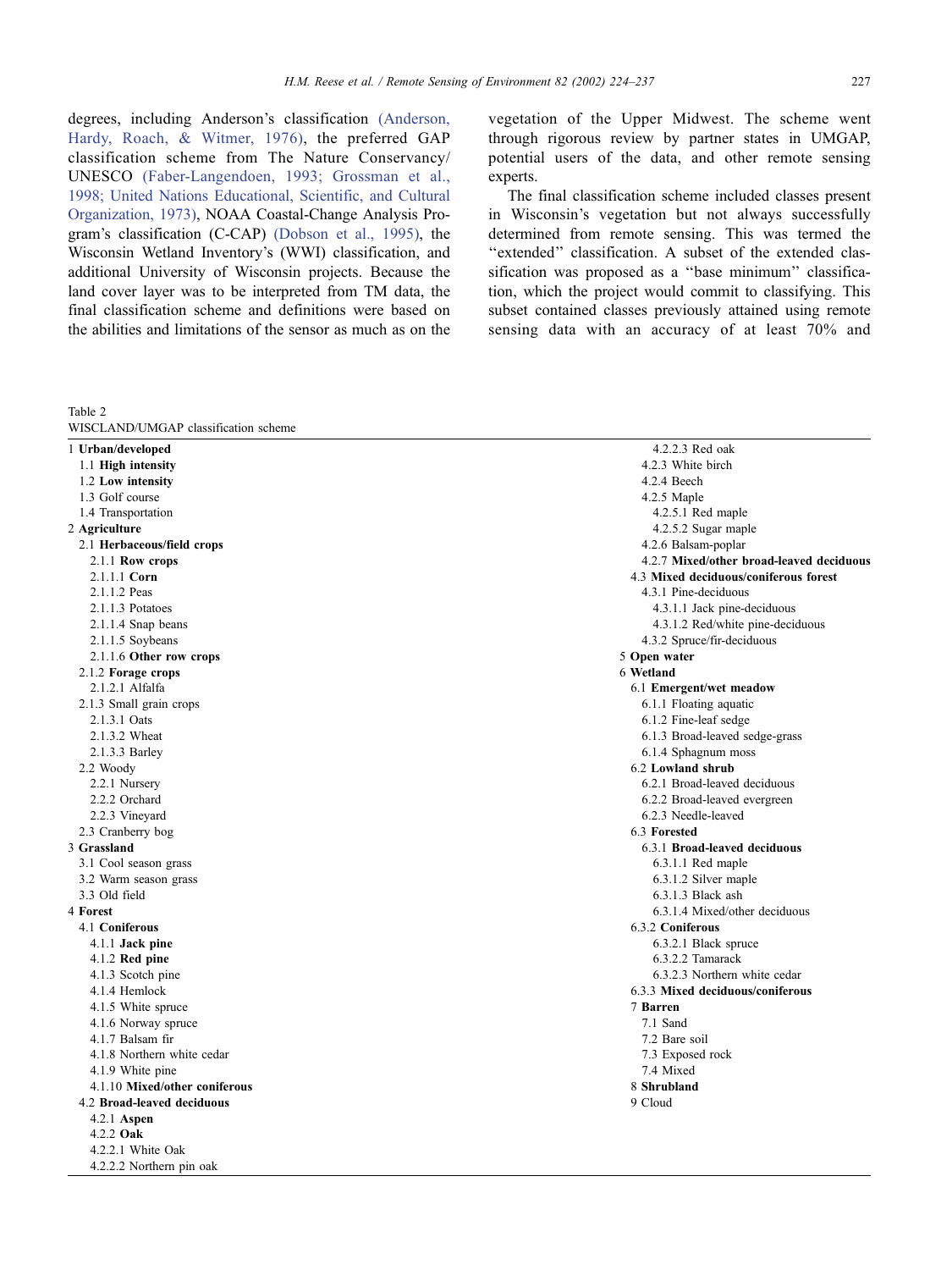#### Table 3

Definitions for forest classes training sets

Forest: upland area covered with woody perennial plants, with trees reaching a mature height of at least 6 ft tall and crown closure of at least 70%.

Coniferous: meets forest definition, and no less than 2/3 (67%) of the makeup of the canopy should be coniferous, and if deciduous is present, should not exceed 1/3 (33%) the makeup of the canopy.

Species level (e.g., jack pine): meets definition of coniferous forest, and no less than 80% of the canopy is that species (e.g., jack pine).

Mixed coniferous: meets definition of coniferous forest, but no more than 70% of the canopy is of a single coniferous species but rather a mix of coniferous species (e.g., canopy total is 80% and made up of 50% jack pine, 30% white pine, and 20% maple).

Broad-leaved deciduous: meets forest definition, and no less than 2/3 (67%) of the makeup of the canopy should be deciduous, and if coniferous is present, should not exceed 1/3 (33%) the makeup of the canopy.

Species level (e.g., aspen): meets the definition of deciduous forest, and no less than 80% of the canopy is that species (e.g., aspen).

Mixed deciduous: meets definition of deciduous forest, but no more than 70% of the canopy is of a single deciduous species but rather a mix of deciduous species.

Mixed deciduous/coniferous forest: meets forest definition, and no more than 2/3 (67%) should be from either species group (e.g., canopy is 90% and made up of 55% Northern pin oak and 45% jack pine).

classifiable in the project's time frame. [Table 2](#page-3-0) shows the extended classification scheme with the base minimum classes in bold.

#### 4.2. Class and training set definitions

Precise definition of the land cover classes was difficult, in part because Wisconsin's forests can have a heterogeneous mixture of species. Due to the categorical nature of thematic maps, however, characteristics that separate classes must be defined. In reality, the classes can be more complex and the boundaries between them are not always so clear. Two issues concerning class definitions needed addressing: (1) wording of class definitions and (2) defining percentages of species composition for information class training sets. Discussion regarding class definitions can be found in UMGAP's protocol [\(Lillesand et al., 1998\).](#page-12-0) The following discussion pertains particularly to forest class training set definitions.

In some of the classification schemes reviewed (e.g., [Anderson et al., 1976; Dobson et al., 1995\)](#page-12-0), forest was defined with a minimum of 10% canopy closure. This definition was representative of the fact that some classification schemes were based on vegetation structures and did not always correspond well to definitions used for remote sensing training sets [\(Schriever & Congalton,](#page-13-0) 1993; Treitz, Howarth, & Suffling, 1992). When using Landsat TM data, an area that, for example, had 10% canopy closure and 90% grass understory would have a spectral signature more similar to grass than forest. In these cases, the traditional definition of 10% canopy cover did not work well as a training set definition for forest. We therefore decided to use a level of 70% canopy closure to define a forest type training set. Other studies have also used 70% canopy closure as a threshold (Boresjö, 1989; Mickelson, Civco, & Silander, 1998).

After deciding on the forest class training set definition of at least 70% canopy closure, subclass training sets needed definition. The questions to address were, for example, should a ''mixed forest'' training set be defined

as a canopy containing 60% deciduous and 40% coniferous trees, while a ''deciduous forest'' training set could be defined as a canopy containing 70% deciduous and 30% coniferous trees? The species compositions of training sets needed to be defined and spectrally separable. At the outset, it seemed there were few guidelines on how to define these classes according to a remote sensing-derived scheme. The decisions made regarding species composition percentages were based on the assumption that the majority of reflectance from any pixel should be from the information class targeted (i.e., because canopy closure for forest was at least 70%, then the canopy should contain a minimum of 80% of the information class's species). Training set definitions are described in Table 3. For the sake of brevity, only forest class definitions are described.

## 4.3. Ground truth data collection

An adequate ground truth database for classification and accuracy assessment across the 14 million ha mapping area did not exist and had to be created. A sampling strategy was devised meeting the following criteria: have both systematic and random components [\(Ott, 1988\),](#page-13-0) have a statistically appropriate sample density [\(Thomas & Allcock, 1984\),](#page-13-0) and be contemporary, accurate, and compatible with the classification scheme. [Congalton \(1991\)](#page-12-0) recommended collecting 50 ground truth samples for each cover type within each mapping unit. The WISCLAND project had 27 classification units in all (from stratification of TM scenes into spectrally consistent classification units or ''SCCU''s), resulting in a total of 31,450 reference samples needed: $3$  11,350 upland nonagricultural/nonurban, 5400 agricultural, 1200 urban, and 13,500 wetland. In actuality, WISCLAND used a total of 29,000 reference samples: 16,000 field-measured upland nonagricultural/nonurban samples, 4000 agricultural samples

<sup>&</sup>lt;sup>3</sup> Assumes number of classes actually classified for a classification unit. The number would be higher still if multiplied by number of potential classes.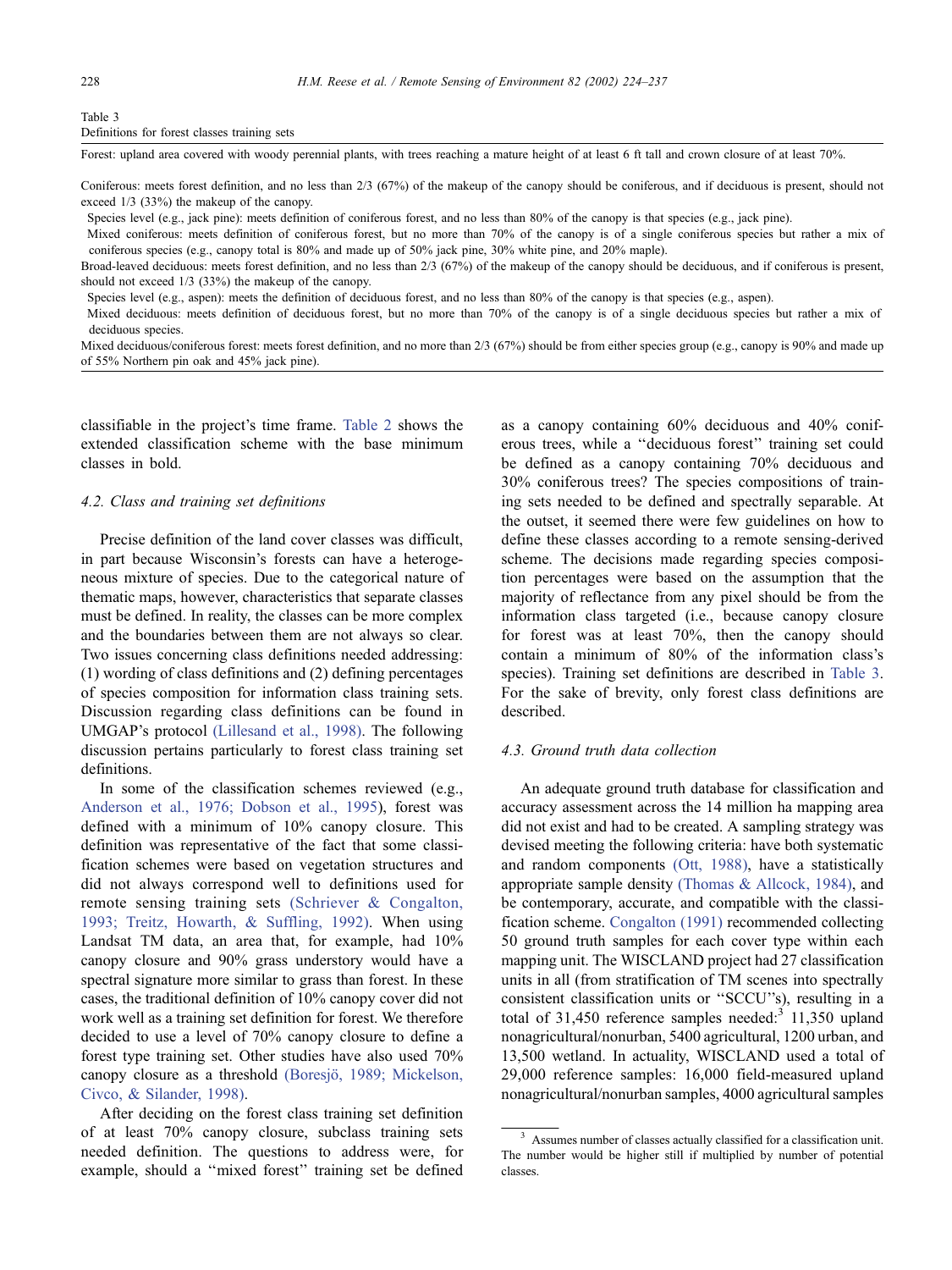from farm reports, 1000 urban accuracy assessment samples interpreted from aerial photography, and 8000 wetland accuracy assessment samples digitized from aerial photography. However, the samples were not evenly distributed among individual classes (e.g., jack pine may have had 50 ground truth samples in a mapping unit, while birch had 20). It was relatively easy to get the requisite 50 samples for dominant classes within a classification unit. In poorly represented classes such as shrubland, barren, or northern pin oak, it was difficult to obtain, on a random basis, even 10 good ground truth samples per classification unit.

After comparing raw TM imagery printouts, 1:15,480 scale DNR Forestry photographs, USGS 1:24,000 scale 7.5' topographic quadrangles, and 1:40,000 scale NAPP panchromatic photos, NAPP photos were selected as a basis for ground truth collection. They had sufficient resolution, were easy to handle in the field, familiar to field personnel, imaged the same year as the TM data (1992), and flown based on the  $1:24,000$  scale quadrangle system. Each  $7.5'$  USGS quadrangle in the state was systematically selected and then nominally divided by four rows and four columns into ''quarter-quarters.'' Random selection of one quarter-quarter per 7.5' quadrangle was made. This area approximated the same extent as one NAPP photo, in which ground truth sampling was carried out. For a more detailed description of the sampling strategy, see [Lillesand \(1996\).](#page-12-0)

Upland, agriculture, urban, and wetland classes each required different ground truth collection methods. For upland classes (forest, grassland, water, barren, and shrubland classes), 30 ground truth polygons, each a minimum size of 5.5 acres (25 pixels), were identified within each quarterquarter. The remote sensing analysts identified these sites visually, looking at TM bands 4, 3, and 2 of both dates to find homogenous areas that also represented the spectral variability in the sampling area. Ground truth sites were then digitized into an Arc/Info database using imagery as a backdrop and simultaneously delineated on a mylar sheet placed over the NAPP photo. Field collection of upland ground truth data used the NAPP photos, the mylar overlay of ground truth polygons, and a form for recording percent canopy cover, percent of each species (adding up to 100% total), understory type, method of observation, confidence in assessment, and space for comments (see form in [Lillesand et al., 1998\)](#page-12-0). Ground truth collection methods were tested in a pilot area (one full TM scene) by the remote sensing analysts and revised before being put into operation. This proved to be useful in understanding the ground truth data as well as fine tuning the procedure. The bulk of ground truth data collection was done by Wisconsin DNR Forestry and Wildlife personnel who carried out this task in addition to their daily work. Their contribution greatly reduced the cost of the project. In a few cases, when photo interpretation was done by people with less local knowledge, additional field checks were needed. Of the approximately 1000 NAPP photos sent out, 3% of the photos were never returned and approximately two ground truth sites per photo were found to be inaccessible.

Agricultural ground truth data were obtained from 1992 Farm Service Agency (FSA) reports. Because of annual crop rotations, only data from the same year as the TM image acquisition could be relied upon. [Lillesand \(1992\)](#page-12-0) found that in Wisconsin, for every 1:24,000 quadrangle area, two to three sections of FSA data should be requested for training data and another two to three for accuracy assessment. For each FSA section obtained, approximately 20 ground truth polygons were digitized, resulting in 4000 agriculture polygons for the state.

Urban area training sites were not delineated, as an unsupervised classification derived the classes of lowdensity or high-density urban. Golf courses were visually identified in the satellite data and confirmed using ancillary map data and photos. Accuracy assessment ground truth for urban classes was generated as random points within delineated urban areas and same-year NAPP photos were photointerpreted by a separate analyst to determine the class.

Wetland ground truth was taken from the WWI, which was digitized from 1:20,000 scale aerial photographs and had a minimum mapping unit that varied in size by county. [Nagel \(1995\)](#page-12-0) found WWI to have an overall categorical accuracy of 78% with higher accuracy for separating wetlands from nonwetlands. The WWI database was used for both training and accuracy assessment.

### 5. Methods

The steps taken in processing the data occurred in this order: urban versus rural stratification, unsupervised classification of urban areas, stratification of the scene into spectrally consistent classification units (SCCUs), creation of principal components in each classification unit, upland versus wetland stratification, and finally classification using guided clustering. Postprocessing involved smoothing and assembly of the classifications.

#### 5.1. Urban versus rural stratification

Urban areas, due to confusion with bare soil, can be classified more accurately if done separately from rural areas [\(Harris & Ventura, 1995; Luman, 1992; Northcutt,](#page-12-0) 1991; Robinson & Nagel, 1990). For this reason, TIGER/ Line files [\(Bureau of the Census, 1989\)](#page-12-0) were overlaid on the imagery to aid visual identification of urban areas. To separate urban from rural areas more precisely than in the TIGER/Line files, careful manual delineation was done around urban areas greater than 100 contiguous pixels. NAPP photos were visually checked for this delineation. Urban areas were then clipped out of the image data and classified separately with an ISODATA unsupervised classification. Pixels classified as low-density or highdensity urban were masked out of the TM data, while nonurban pixels were ''put back'' into the image data.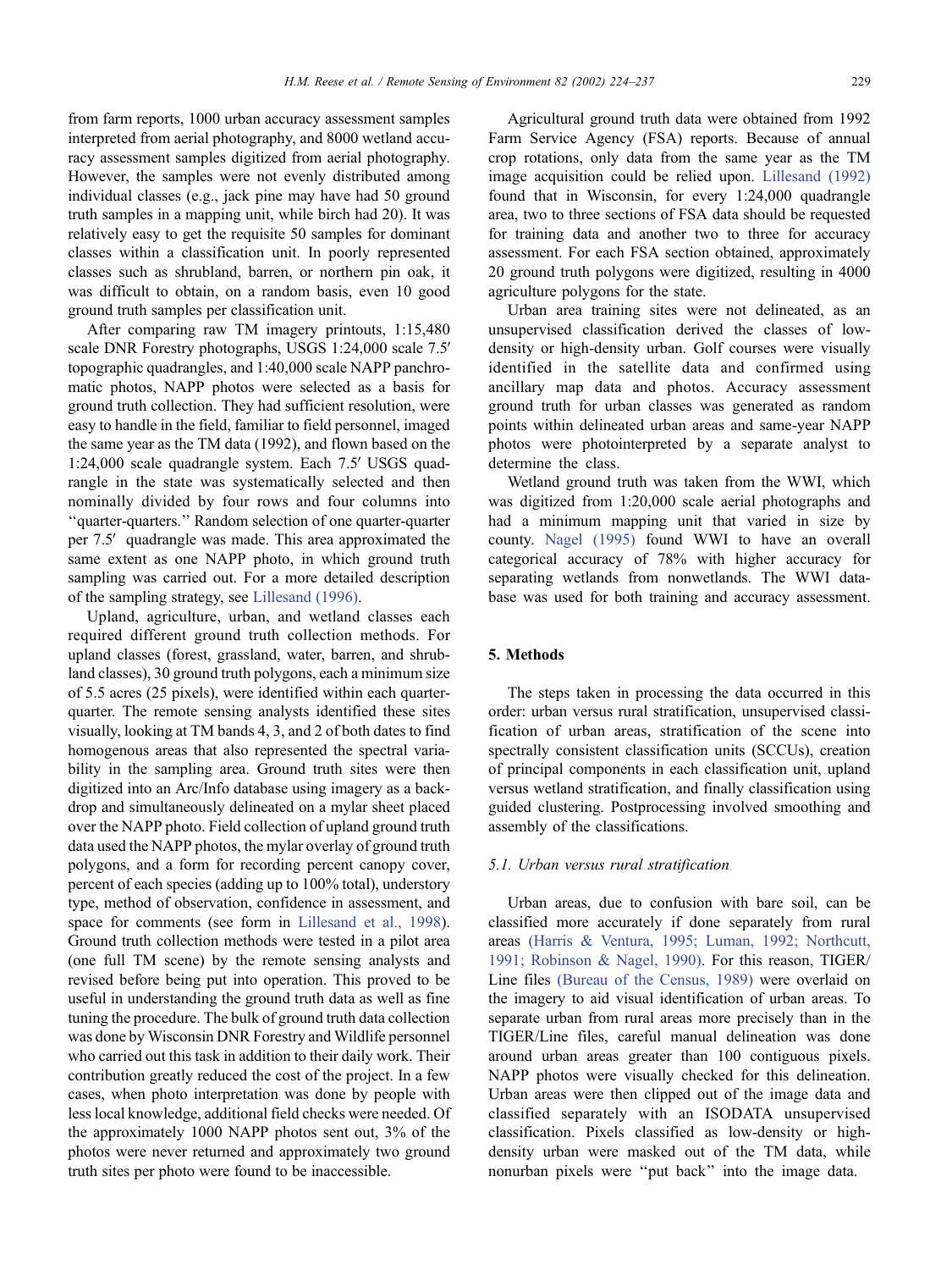

Fig. 2. The SCCU boundaries displayed over a Landsat TM image (Path 26 Row 28).

#### 5.2. Spectrally consistent classification units

Within each TM scene, spectrally similar areas, referred to as SCCUs, were delineated and used as the basic classification unit. Because vegetation is influenced

Table 4 Accuracy assessment for upland classes at Anderson Level II/III

by both climatic and physiographic factors, ecoregion maps can be used to guide this stratification [\(Stewart,](#page-13-0) 1994, 1998; Stewart & Lillesand, 1995). Different maps were considered for guiding this stratification, including the STATSGO soils map [\(U.S. Department of Agricul](#page-13-0)ture-SCS, 1991), Omernik's ecoregions [\(Omernik, 1986\),](#page-12-0) Bailey's ecoregions [\(Bailey, 1995\),](#page-12-0) and Albert's ecoregions [\(Albert, 1995\).](#page-12-0) Albert's ecoregions, derived from evaluating multiple abiotic factors—including bedrock geology, glacial landforms, soils, hydrology, and regional climatic regimes—visually correlated best with the spectral variation in the TM imagery. SCCUs were digitized using Albert's ecoregion map as a guide, although boundaries were modified where the TM imagery seemed to deviate from the ecoregion. Boundaries between TM scenes were edge matched. No more than five SCCUs were defined for a single TM scene, as using too small a classification unit might over-reduce available ground truth for that area. The mean size of a SCCU was approximately  $5200 \text{ km}^2$ . An example of SCCUs delineated over a TM scene are shown in Fig. 2.

# 5.3. Principal components analysis

Before transforming the data using principal components analysis, clouds and urban areas were masked out, as these influenced the principal components results. The

|                             | Reference data        |                      |                |                  |                    |                  |                  |                  |                  |                  |  |
|-----------------------------|-----------------------|----------------------|----------------|------------------|--------------------|------------------|------------------|------------------|------------------|------------------|--|
|                             | High-density<br>urban | Low-density<br>urban | Agriculture    | Corn             | Other row<br>crops | Forage<br>crops  | Grassland        | Jack pine        | Red pine         | White spruce     |  |
| Classified data             |                       |                      |                |                  |                    |                  |                  |                  |                  |                  |  |
| High-density urban          | 248                   | 7                    | $\mathbf{0}$   | $\mathbf{0}$     | $\boldsymbol{0}$   | $\boldsymbol{0}$ | $\boldsymbol{0}$ | $\boldsymbol{0}$ | $\boldsymbol{0}$ | $\mathbf{0}$     |  |
| Low-density urban           | 6                     | 275                  | $\mathbf{0}$   | $\Omega$         | $\boldsymbol{0}$   | $\mathbf{0}$     | $\mathbf{0}$     | $\mathbf{0}$     | 0                | $\mathbf{0}$     |  |
| Agriculture                 | $\overline{2}$        | 19                   | 167            | 5                | $\mathbf{0}$       | $\overline{2}$   | 9                | $\mathbf{0}$     | 0                | $\Omega$         |  |
| Corn                        | $\theta$              | $\boldsymbol{0}$     | 4              | 560              | 36                 | 22               | 15               | $\mathbf{0}$     | $\theta$         | $\Omega$         |  |
| Other row crops             | $\Omega$              | $\mathbf{0}$         | 0              | 25               | 180                | 20               | 10               | $\mathbf{0}$     | $\theta$         | $\Omega$         |  |
| Forage crops                | 0                     | $\mathbf{0}$         | $\overline{2}$ | 16               | 32                 | 475              | 69               | $\mathbf{0}$     | 0                | $\Omega$         |  |
| Grassland                   | 0                     | 0                    | 16             | 14               | 18                 | 78               | 472              |                  | $\theta$         | $\mathbf{0}$     |  |
| Jack pine                   | $\Omega$              | $\theta$             | $\theta$       | $\bf{0}$         | $\mathbf{0}$       | $\bf{0}$         | $\mathbf{0}$     | 74               | 5                | $\Omega$         |  |
| Red pine                    | 0                     | 0                    | $\theta$       | $\Omega$         | $\boldsymbol{0}$   | $\theta$         | $\mathbf{0}$     | $\overline{2}$   | 455              | $\overline{2}$   |  |
| White spruce                | 0                     | 0                    | $\theta$       | $\Omega$         | $\mathbf{0}$       | $\theta$         | $\Omega$         | $\Omega$         | 1                | 4                |  |
| Mixed/other coniferous      | 0                     | $\theta$             | $\theta$       | $\Omega$         | $\mathbf{0}$       | $\theta$         | $\mathbf{0}$     | 7                | 16               | $\Omega$         |  |
| Aspen                       | 0                     | $\Omega$             | $\Omega$       |                  | 2                  | 2                | 10               | $\Omega$         | $\Omega$         | $\Omega$         |  |
| Oak                         | 0                     | $\theta$             | $\theta$       | $\theta$         |                    |                  |                  |                  | $\theta$         | $\Omega$         |  |
| Maple                       | 0                     | 0                    | 0              | $\overline{2}$   | $\mathbf{0}$       | $\mathbf{0}$     |                  | 0                | $\mathbf{0}$     | $\theta$         |  |
| Mixed/other deciduous       | 0                     | $\theta$             | 8              | $\overline{2}$   | 2                  | 3                | 10               | 3                | 15               | $\mathbf{0}$     |  |
| Mixed forest                | 0                     | 0                    | $\mathbf{0}$   | $\boldsymbol{0}$ |                    | $\theta$         | $\mathbf{0}$     | 3                | 9                |                  |  |
| Water                       | 0                     | $\theta$             | $\theta$       | $\Omega$         | $\mathbf{0}$       | $\Omega$         | $\mathbf{0}$     | 0                | $\theta$         | $\Omega$         |  |
| Barren                      | $\theta$              | $\theta$             | 4              | $\theta$         | 3                  | 3                | 11               | 0                | $\theta$         | $\boldsymbol{0}$ |  |
| Shrubland                   | $\theta$              | $\Omega$             | 5              | $\theta$         | $\overline{2}$     | 3                | 14               | $\mathbf{0}$     | $\theta$         | $\Omega$         |  |
| Total                       | 256                   | 301                  | 206            | 625              | 277                | 609              | 622              | 91               | 501              | 7                |  |
| Percent producer's Accuracy | 96.88                 | 91.36                | 81.07          | 89.60            | 64.98              | 78.00            | 75.88            | 81.32            | 90.82            | 57.14            |  |
| Total correct               | 5493                  |                      |                |                  |                    |                  |                  |                  |                  |                  |  |
| Total reference plots       | 7123                  |                      |                |                  |                    |                  |                  |                  |                  |                  |  |
| Overall accuracy (%)        | 77.12                 |                      |                |                  |                    |                  |                  |                  |                  |                  |  |
| KHAT $(\%)$                 | 74.52                 |                      |                |                  |                    |                  |                  |                  |                  |                  |  |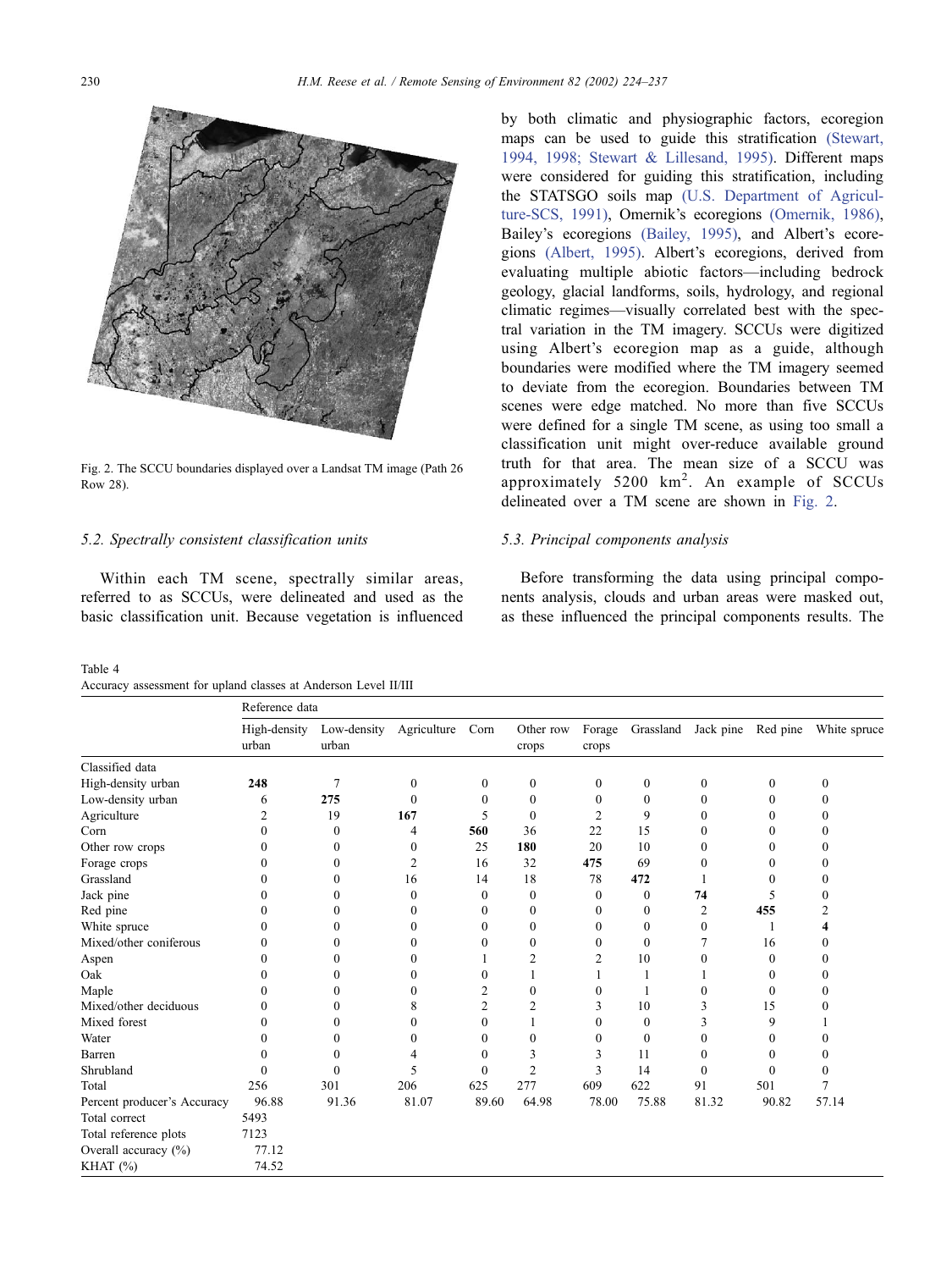<span id="page-7-0"></span>first three principal components (containing about 98% information of the six bands) were then calculated on each single-date SCCU from each TM scene of a date pair and merged into a single six-band file for that SCCU.

# 5.4. Wetland versus upland stratification

Wetlands were separated from uplands within each SCCU by using the WWI vector data as a mask. This limited confusion between spectrally similar wetland and upland types such as corn and cattails [\(Nagel, 1995\).](#page-12-0) Errors in vector to image registration were corrected by manually warping wetland arcs to fit the imagery.

# 5.5. Classification with guided clustering

A hybrid supervised/unsupervised classification called "guided clustering" [\(Bauer et al., 1994; Lime & Bauer,](#page-12-0) 1993) was used to classify upland areas (i.e., forest, agriculture, grassland, water, barren, and shrubland classes). Land cover classes to be classified in each SCCU were determined by the presence of at least 10 ground truth sites meeting the training set definition and quality level, recorded in field as "high" (very good), "medium," or "low" (questionable). Only ''medium'' and ''high'' confidence sites were used for training. Within each information class, ground truth sites were randomly divided 50-50 into training and accuracy samples.

In guided clustering, an unsupervised classifier (ISO-DATA) was first run on the pixel values for all of an information class' training sites in the SCCU, with an average output of 20 clusters. From these clusters, a subset was chosen on the basis of transformed divergence values, visual assessment, and spectral space plots and was then labelled with its information class. Eventually all subsets for each upland information class were assembled into a single signature set. With these signatures, a maximum likelihood classification was run on the upland area principal components data for the SCCU. Results were examined, and if necessary, signatures were removed and the classification was run again.

For wetland classes, WWI polygons were initially used as training sets in guided clustering. This did not work well because the TM imagery often had more spectral heterogeneity than the WWI category implied, the polygons were sometimes quite large and did not register well to the imagery. and some WWI classes were defined as mixes of different cover types. Therefore, the analyst created smaller training polygons, as guided by the WWI data, and used them in a guided clustering classification, giving an improved result.

If clouds were present in one date of imagery, the cloudfree date was used to classify the area beneath the clouds using an unsupervised classification to obtain general (non-

| Mixed/other<br>coniferous | Aspen          | Oak          | Maple    | Mixed/other<br>decidous | Mixed forest | Water    | Barren       | Shrublend    | Total | Percent user's<br>accuracy |
|---------------------------|----------------|--------------|----------|-------------------------|--------------|----------|--------------|--------------|-------|----------------------------|
|                           |                |              |          |                         |              |          |              |              |       |                            |
| $\mathbf{0}$              | $\Omega$       | $\mathbf{0}$ | $\Omega$ | $\mathbf{0}$            | $\Omega$     | $\theta$ | $\mathbf{0}$ | $\mathbf{0}$ | 255   | 97.25                      |
| $\Omega$                  |                | $\Omega$     |          | $\Omega$                | $\theta$     | $\Omega$ | 0            | $\mathbf{0}$ | 281   | 97.87                      |
|                           |                | $\theta$     |          |                         | 0            | 0        |              |              | 212   | 78.77                      |
|                           |                | 2            | 0        |                         | $\theta$     | $\Omega$ | 3            |              | 644   | 86.96                      |
|                           |                | $\Omega$     |          | $\theta$                | $\theta$     | $\Omega$ | 0            | $\theta$     | 236   | 76.27                      |
|                           |                | 5            |          | 12                      | $\mathbf{0}$ | $\Omega$ | 0            | $\mathbf{0}$ | 613   | 77.49                      |
|                           | 8              | 3            | 3        | 14                      | $\mathbf{0}$ | 0        | 3            | 11           | 643   | 73.41                      |
| 5                         |                | $\Omega$     | 0        |                         | 10           |          | 0            | $\mathbf{0}$ | 96    | 77.08                      |
| 55                        |                | $\Omega$     | 0        | 8                       | 16           | 0        | 0            | $\mathbf{0}$ | 539   | 84.42                      |
| 3                         |                | $\Omega$     | $\theta$ | $\theta$                | $\mathbf{0}$ | 0        | 0            | $\mathbf{0}$ | 8     | 50.00                      |
| 112                       | $\overline{c}$ |              | $\theta$ |                         | 9            | 0        | 0            | $\Omega$     | 150   | 74.67                      |
| 3                         | 245            | 5            | 16       | 69                      | 9            | 0        | $\Omega$     | 6            | 368   | 66.58                      |
| 6                         | 6              | 311          |          | 108                     |              | 0        | 0            | $\theta$     | 444   | 70.05                      |
| $\theta$                  | 6              | 37           | 130      | 71                      |              |          | 0            | 2            | 250   | 52.00                      |
| 12                        | 129            | 157          | 75       | 1306                    | 31           |          | 0            | 6            | 1760  | 74.21                      |
| 26                        | 12             | 10           | 2        | 27                      | 84           | 0        | 0            |              | 176   | 47.73                      |
| $\Omega$                  | 0              | $\mathbf{0}$ | 0        | $\Omega$                | $\mathbf{0}$ | 244      | 0            | $\mathbf{0}$ | 244   | 100.0                      |
| 0                         |                | $\mathbf{0}$ | 0        | 0                       | $\theta$     | $\theta$ | 97           | $\mathbf{0}$ | 118   | 82.20                      |
| $\theta$                  | 4              | $\Omega$     | 0        |                         | 0            | $\Omega$ | $\Omega$     | 54           | 86    | 62.79                      |
| 226                       | 414            | 531          | 229      | 1626                    | 168          | 246      | 104          | 84           | 7123  |                            |
| 49.56                     | 59.18          | 58.57        | 56.77    | 80.32                   | 50.00        | 99.19    | 93.27        | 64.29        |       |                            |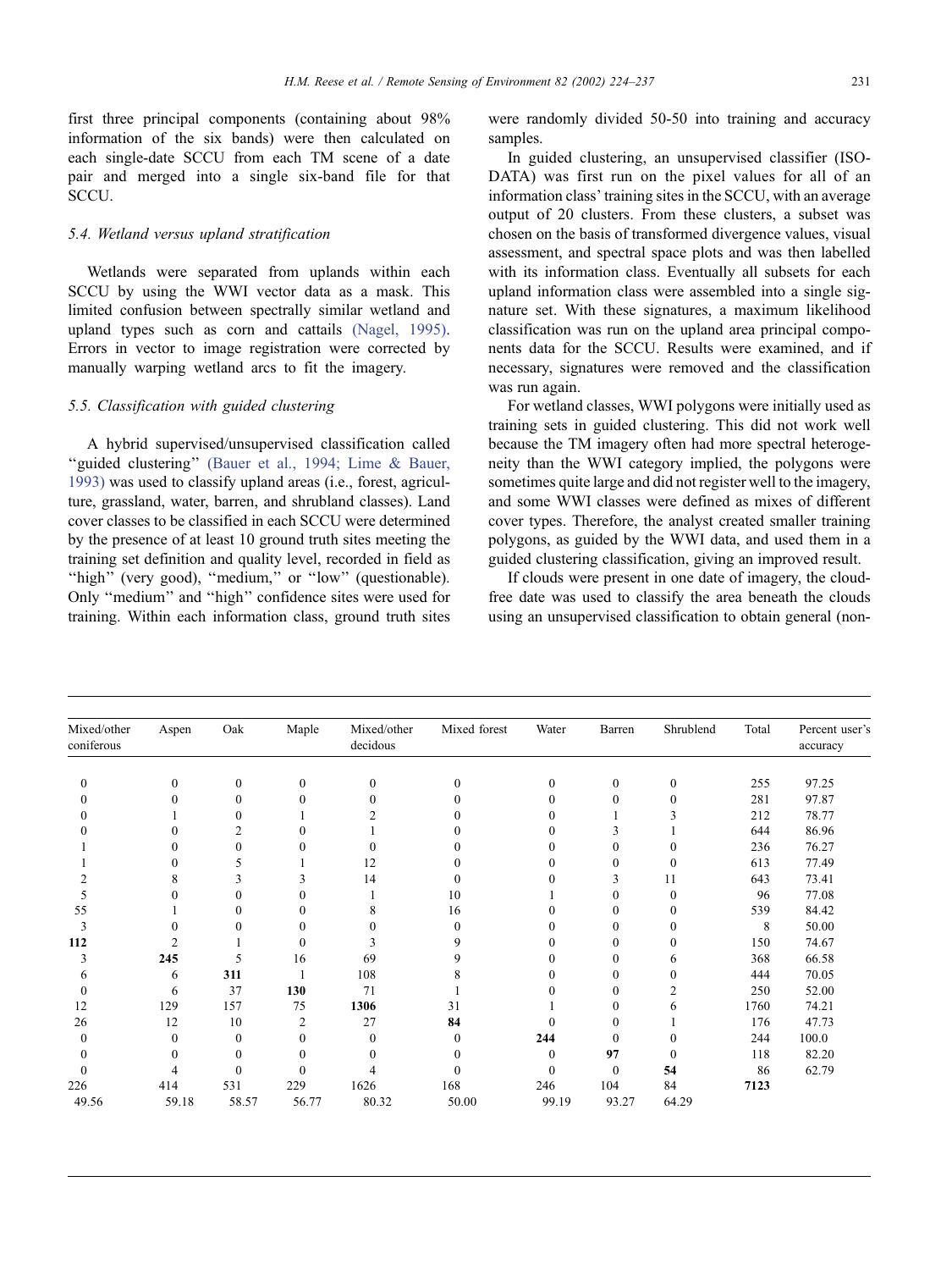species specific) classes. For one area only one date of imagery was available, and a cloud class had to be added to the classification scheme.

# 5.6. Postprocessing

Postclassification smoothing was done using a ''clump, sieve, and fill'' algorithm developed using ERDAS. Areas of less than four contiguous pixels of the same class were sieved from the classification and filled in with neighboring values without directional bias. Uplands and wetlands were smoothed separately, so wetland or upland ''islands'' smaller than four pixels and surrounded by other classes would not be eliminated. Pixels classified as urban were not smoothed, and neither were open water pixels, as classification of water from TM data is generally close to 100% accurate.

After smoothing, the urban, wetland, upland, and cloud portions of the SCCU were assembled into one file. Each SCCU was then clipped at the SCCU boundary and all SCCUs in a TM scene were joined in a single file. Classes along SCCU boundaries seemed to fit well and no special edge-matching was done, as originally planned.

# 6. Results

Fifty percent of the ground truth polygons collected were reserved for accuracy assessment and consisted of only ''high'' confidence sites. Accuracy was assessed based on a simple majority of a class within a ground truth polygon. Error matrices were generated separately for each SCCU with errors of omission, commission, overall accuracy, and  $\kappa$  (KHAT) statistic. Upland and wetland accuracies were assessed separately because an assumption was made, based on the accuracy of the digital wetlands coverage in separating wetland from upland, that there was little confusion between these

Table 5

| Accuracy assessment of upland classes at Anderson Level I |  |  |  |  |
|-----------------------------------------------------------|--|--|--|--|
|-----------------------------------------------------------|--|--|--|--|

| Table 6                                                         |  |  |  |  |
|-----------------------------------------------------------------|--|--|--|--|
| Accuracy assessment of wetland classes at Anderson Level II/III |  |  |  |  |

|                                     | correctly | Classified Total reference Percent<br>points | accuracy |
|-------------------------------------|-----------|----------------------------------------------|----------|
| Open water                          | 414       | 451                                          | 91.80    |
| Emergent/wet meadow                 | 1632      | 1914                                         | 85.27    |
| Floating aquatic                    | 22        | 26                                           | 84.62    |
| Lowland shrub                       | 329       | 443                                          | 74.27    |
| Broad-leaved deciduous shrub        | 1083      | 1328                                         | 81.55    |
| Broad-leaved evergreen shrub        | 166       | 197                                          | 84.26    |
| Needle-leaved shrub                 | 15        | 24                                           | 62.50    |
| Broad-leaved deciduous forested     | 1517      | 1854                                         | 81.82    |
| Coniferous forested                 | 1045      | 1112                                         | 93.98    |
| Mixed deciduous/coniferous forested | 487       | 660                                          | 73.79    |
| Total correct                       | 6710      |                                              |          |
| Total reference plots               | 8009      |                                              |          |
| Overall accuracy $(\%)$             | 83.78     |                                              |          |

two types. Due to the mixed categories of the WWI data (e.g., ''coniferous forested/deciduous shrub wetland'' class), confusion matrices could not be produced and only a user's error was given. Urban classes were assessed for accuracy by photo interpretation of randomly generated points within delineated urban areas. Users of WISCLAND data should refer to the individual SCCU's accuracy assessment. The actual range of accuracies among the SCCUs could be wide. However, for the purpose of presentation here, the separate SCCU's accuracy tables were compiled into the error matrices in Tables  $4-6$ . An overview of the final classification at Anderson Level II is shown in [Fig. 3,](#page-9-0) with a more detailed view at Anderson Level II/III given in [Fig. 4a](#page-10-0) and b.

#### 7. Discussion

The classification accuracy goals for the project were Anderson Level I class accuracies of 85% and Anderson

|                             | Reference data |              |              |                |              |              |              |       |                         |  |
|-----------------------------|----------------|--------------|--------------|----------------|--------------|--------------|--------------|-------|-------------------------|--|
|                             | Urban          | Agriculture  | Grassland    | Forest         | Water        | Barren       | Shrubland    | Total | Percent user's accuracy |  |
| Classified data             |                |              |              |                |              |              |              |       |                         |  |
| Urban                       | 536            | $\mathbf{0}$ | $\mathbf{0}$ | $\overline{0}$ | $\mathbf{0}$ | $\mathbf{0}$ | $\mathbf{0}$ | 536   | 100.00                  |  |
| Agriculture                 | 21             | 1546         | 103          | 2              | $\theta$     | 4            | 4            | 1705  | 90.67                   |  |
| Grassland                   | 0              | 126          | 472          | 3              | $\theta$     | 3            | 11           | 643   | 73.41                   |  |
| Forest                      |                | 25           | 22           | 3727           |              | $\mathbf{0}$ | 15           | 3791  | 98.31                   |  |
| Water                       |                | $\mathbf{0}$ | $\mathbf{0}$ | $\mathbf{0}$   | 244          | $\mathbf{0}$ | $\Omega$     | 244   | 100.00                  |  |
| Barren                      |                | 10           | 11           | $\theta$       | $\theta$     | 97           |              | 118   | 82.20                   |  |
| Shrubland                   | $\Omega$       | 10           | 14           | $\mathbf{0}$   | $\theta$     | $\mathbf{0}$ | 54           | 86    | 62.79                   |  |
| Total                       | 541            | 1717         | 622          | 3732           | 246          | 104          | 84           | 7123  |                         |  |
| Percent producer's accuracy | 99.08          | 90.04        | 75.88        | 99.87          | 99.19        | 93.27        | 64.29        |       |                         |  |
| Total correct               | 6676           |              |              |                |              |              |              |       |                         |  |
| Total reference plots       | 7123           |              |              |                |              |              |              |       |                         |  |
| Overall accuracy $(\%)$     | 93.72          |              |              |                |              |              |              |       |                         |  |
| KHAT $(\%)$                 | 90.32          |              |              |                |              |              |              |       |                         |  |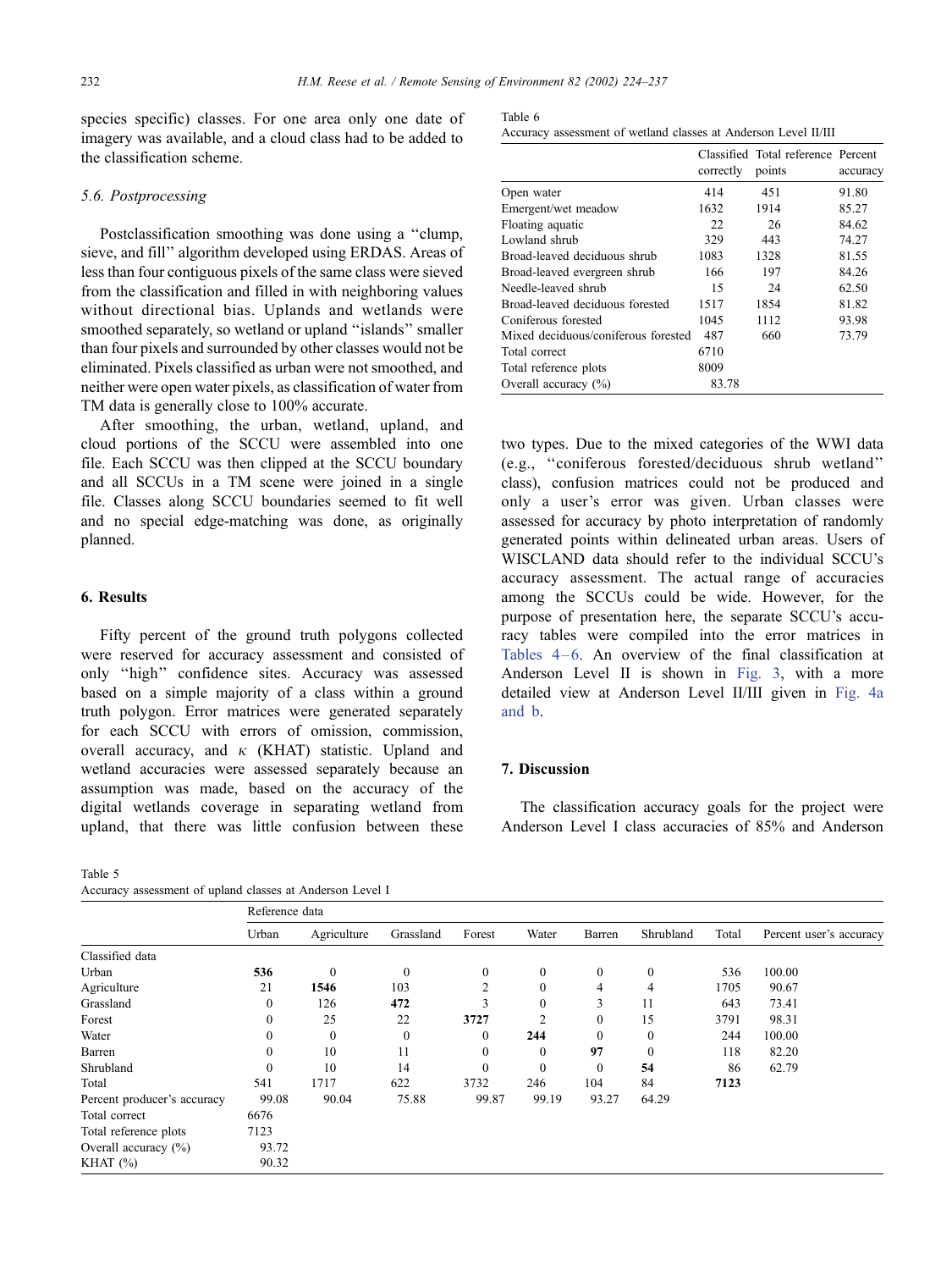<span id="page-9-0"></span>

Fig. 3. The final WISCLAND classification at Anderson Level II.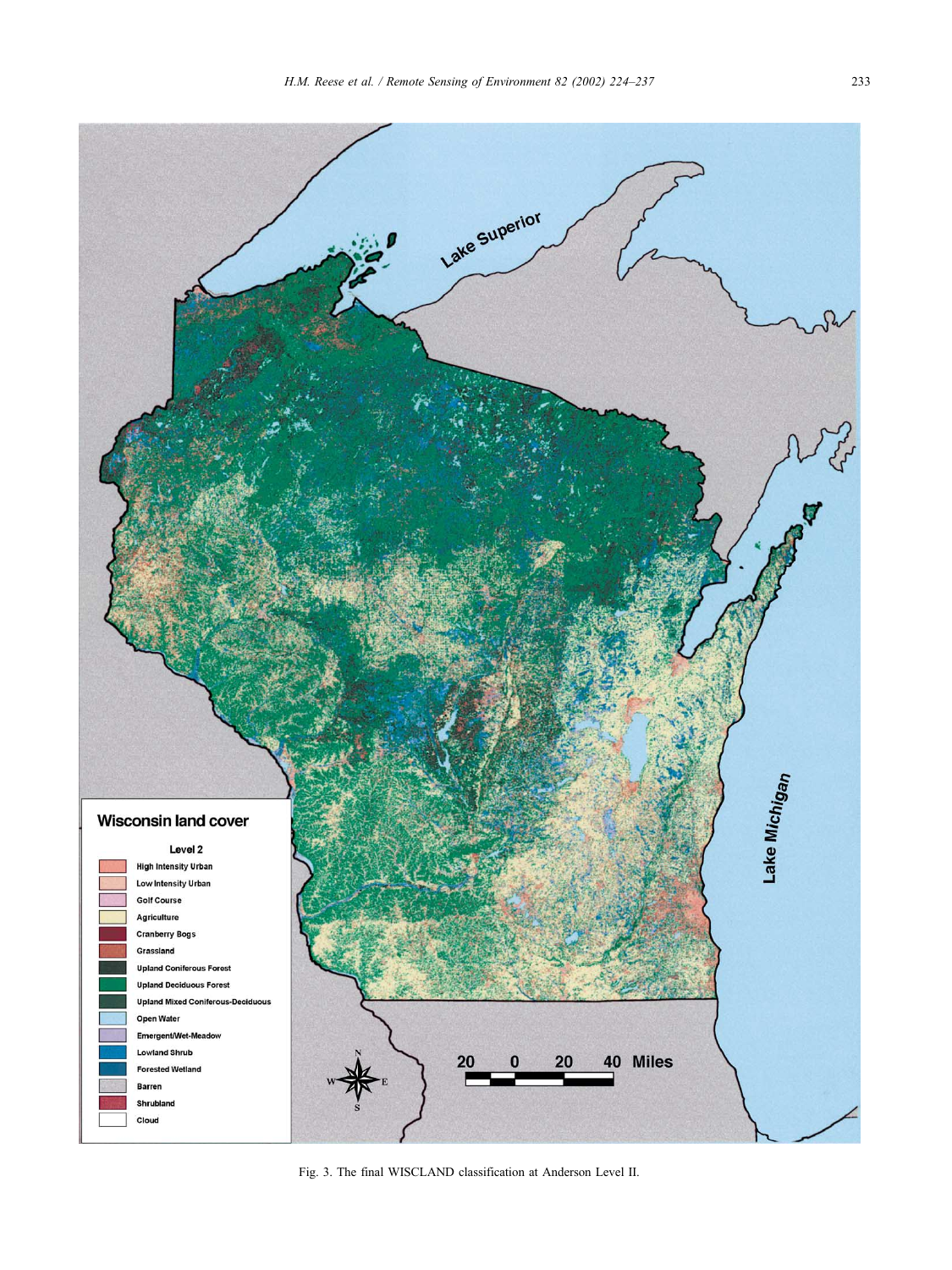<span id="page-10-0"></span>

Fig. 4. A subset of the WISCLAND classification at Anderson Level II/III. The city of Madison in southern Wisconsin (a) and the St. Croix Flowage in northern Wisconsin (b).

Barren<br>Shrubland

Cloud

Coniferous Forested Wetland<br>Mixed Decid/Conif Forested Wetland

Grassland

Jack Pine Red Pine

White Spruce Mixed/Other Conif

Aspen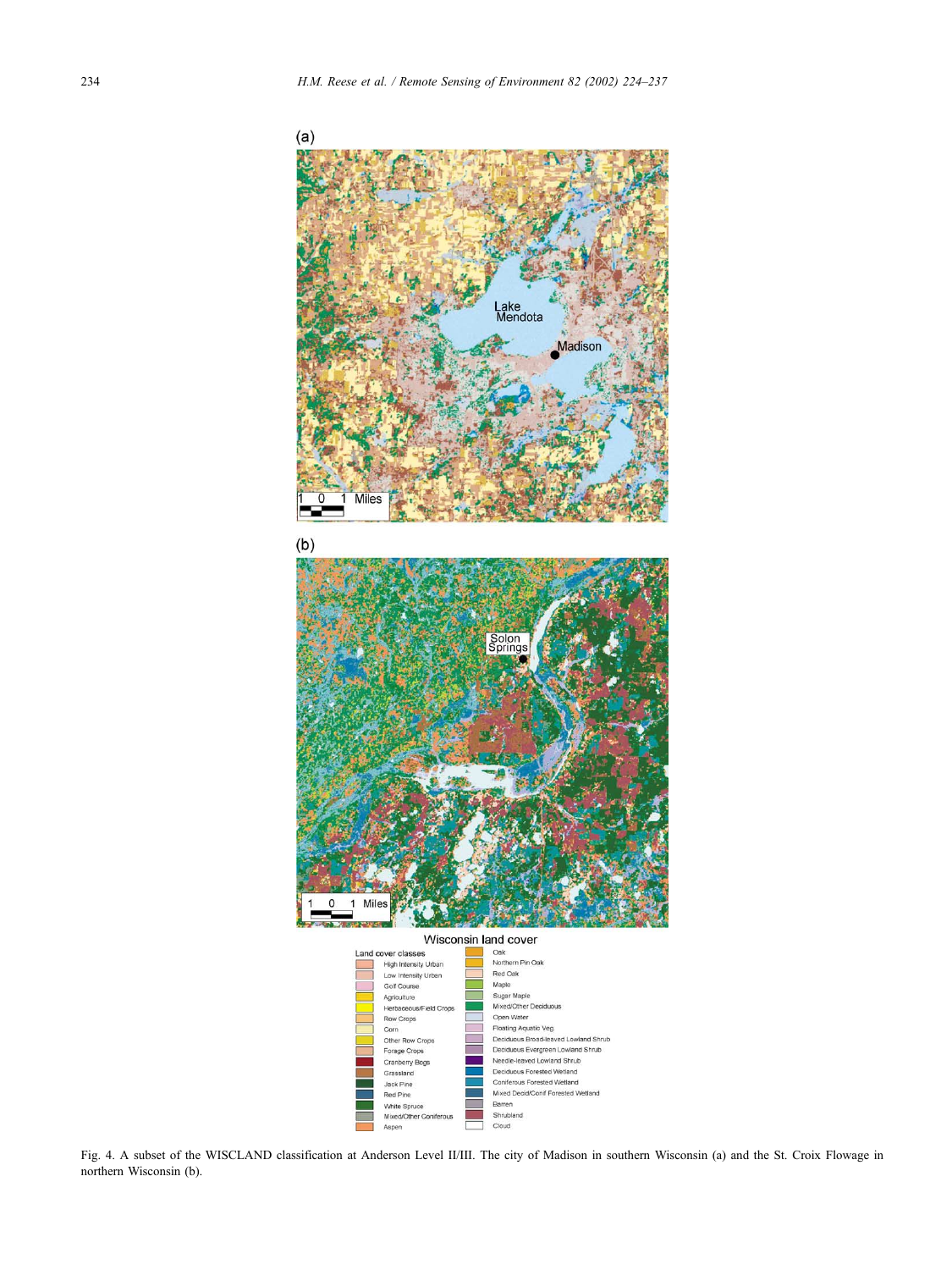Level II/III accuracies of 75%, and in general, these levels were reached. Upland classes exhibited a Level I overall accuracy of 94% (KHAT 90%) and Level II/III classes had an overall accuracy of 77% (KHAT 75%). Wetland classes showed a Level II/III overall accuracy of 84%.

''Guided clustering'' seemed well suited to forest species classification, a process involving spectrally similar classes. It was less automatic than hoped, requiring analyst intervention to separate ''good'' and ''bad'' spectral signatures within each class. However, the method worked more efficiently in the forest and wetland classifications than a purely unsupervised or supervised approach would have.

Multiseasonal imagery was essential for discriminating among forest species and particularly between agricultural crops and grassland. Using single-date imagery, the distinction between grassland and some agricultural crops could be difficult to make. However, using dual dates, the grassland spectral signature was not as likely to change significantly between two dates, whereas agricultural fields exhibited larger differences between image dates as a result of growth or change of crop.

Accuracies for deciduous forest species were sometimes lower than anticipated given the amount of ground truth and effort. When deciduous species were misclassified, they were often confused with the mixed/other deciduous class. One explanation may be found in the imagery dates. A number of scenes were from May (9 out of 12 scenes), with some dates as early as May 5. This was an early date in Wisconsin's growing season, and while a spring date might have been useful for differentiating agricultural classes, it was disadvantageous for species-level classification in forested areas. Fourteen SCCUs using a May scene had average accuracies of 62% for aspen, 58% for oak, and 73% for maple compared to 11 SCCUs with summer/fall dates and average accuracies of 81% for aspen, 75% for oak, and 73% for maple. In areas with both forest and agriculture cover types, it may be ideal to use three dates of imagery (spring, summer, and fall—from the same year if possible) for the best classification.

Mixed deciduous/coniferous forest was one of the classes with the lowest accuracy (50% producer's accuracy) and was most often confused with species of coniferous or deciduous forest (22% and 29% commission error, respectively). This may have been due to the difficulty of classifying a heterogeneous class as well as labelling a distinct training set for mixed deciduous/ coniferous forest (or ''mixed forest''). In order for mixed forest to be classified as such, it needed in reality to be well mixed in each pixel over the 5.5-acre polygon area. A reassessment or different way to define and classify the mixed forest class (e.g., subpixel classifiers or postclassification neighborhood operations) might yield better results.

During the project, the question arose as to whether percentage limits set for training set definitions were independent of the species in the mixture. This arose

when training sets containing oak and defined as mixed deciduous (e.g., 50% oak and 50% aspen) or mixed forest (e.g., 50% oak and 50% pine) would consistently result in areas classified as oak. It seemed oak's contribution to the reflectance from mixed forest areas was spectrally overlapping with the class defined as oak. This agrees with [Mickelson et al. \(1998\)](#page-12-0) who found that mixed forest classes possessing a large oak component were likely to be confused with other pure oak classes. Oak was the only tree species for which we noticed this effect, although it was not investigated further.

The assumption behind using SCCUs was that delineation was based on spectral characteristics related to the vegetation and that field data were an approximate representation of the species found in each stratum. Although it was not assessed in this study, delineation of SCCUs most likely improved discrimination of forest species. However, on a large scale, the use of SCCUs resulted in variable classifications from stratum to stratum. This may cause comparison or analysis issues across SCCU borders.

Regarding the number of ground truth polygons collected for this effort, it was at no time felt that the amount of ground truth data was excessive. There was more likely a lack of ground truth data for some classes. The accuracy assessment of shrubland was low (64% producer's accuracy) and more ground truth sites might have improved this. Approximately half of the SCCUs did not have the sufficient number of samples required to classify a shrubland class. For SCCUs with sufficient shrubland ground truth, an average of five polygons (the minimum required) were available each for accuracy assessment and training. However, other studies have also had difficulty classifying shrubland in particular [\(Scott et al., 1993\).](#page-13-0)

While the method used for delineating ground truth polygons seemed to work well, the larger problem was that of surveying a 5.5-acre area as a single ground truth polygon. This was perhaps too large an area to cover on foot in the forest with so many ground truth sites to visit. Global Positioning System (GPS) units were not used in ground truth collection. If they had been used to survey smaller polygons, it might have provided more locational certainty.

### 8. Summary

A land cover database created from Landsat TM data was completed for the state of Wisconsin as part of the UMGAP and the WISCLAND consortium's efforts. This project combined various methods from previous land cover mapping studies for Wisconsin and areas with similar vegetation. To classify the heterogeneous forest and agricultural areas at a species level, multiseasonal imagery, principal components analysis, extensive ground truth, stratification, and ''guided clustering'' were used. The project took 4-1/2 years and \$1.48 million to complete.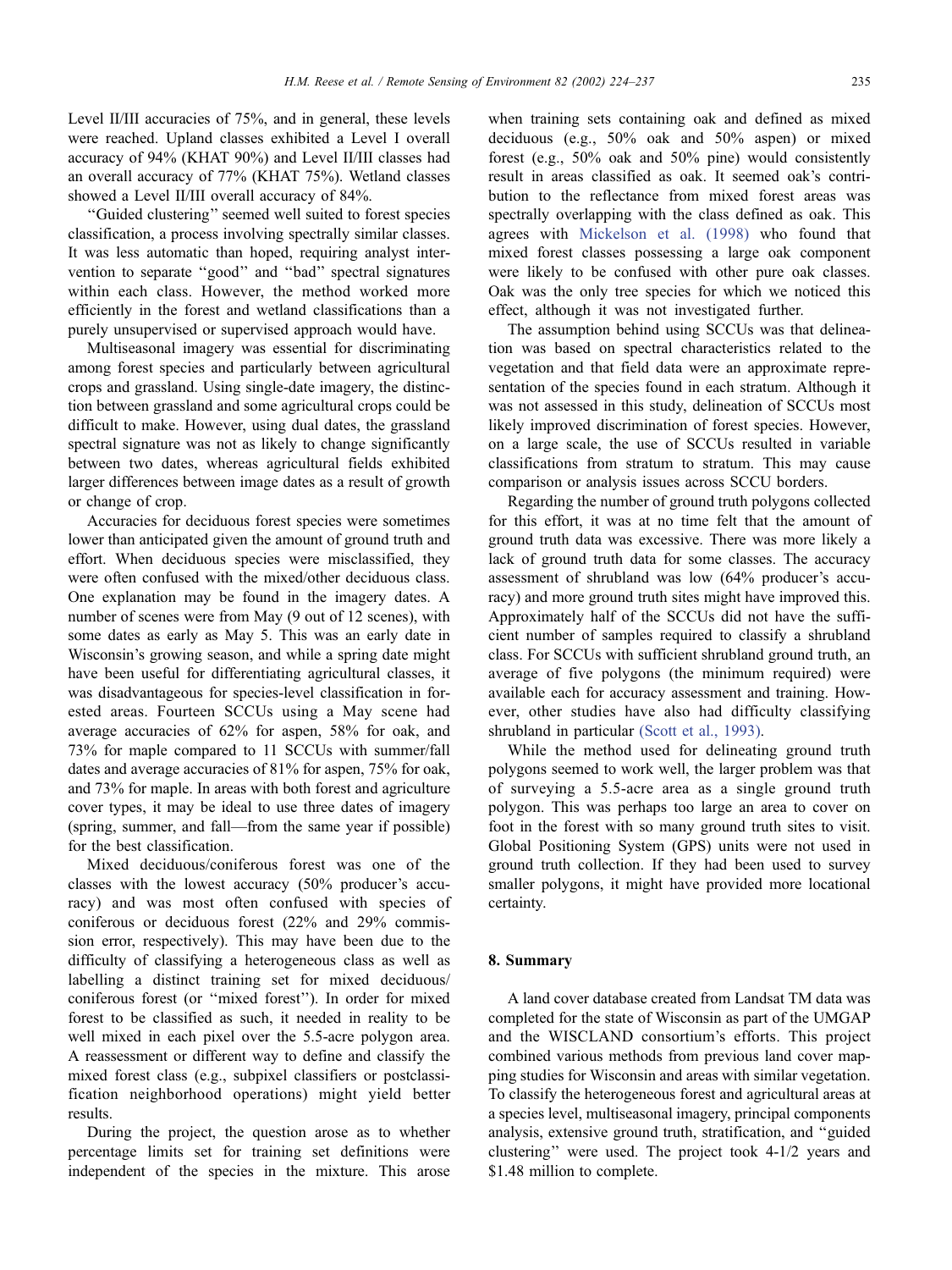<span id="page-12-0"></span>Overall accuracy for 7 Anderson Level I upland classes was 94%, 9 Anderson Level II/III wetland classes exhibited an 84% overall accuracy, and 15 Anderson Level II/III upland classes had a 77% overall accuracy. Accuracy results for deciduous forest species were lower than anticipated but might be partially explained by use of an early May date in imagery pairs. Summer/fall date pairs generally had higher deciduous species accuracies than the May/other date pairs. The class with the lowest accuracy was mixed deciduous/ coniferous forest. This result was most likely due to attempting to distinctly classify a purely mixed class. Mixed forest signatures containing oak were often confused with pure oak, similar to reports by Mickelson et al. (1998). Stratification of the scenes into similar spectral classification units may have been effective but also resulted in variable classifications from unit to unit. Guided clustering was seen as an efficient and relatively easy way of classifying at the species level, although its success relied in part on image dates, accurate ground truth, and some analyst intervention.

# Acknowledgements

The many individuals and agencies that participated in the overall WISCLAND project are gratefully acknowledged. There were also many individuals who participated directly in the WISCLAND data processing, including Matt Bobo, Sara Brenner, Tom Ruzycki, Lance Perry, Brad Duncan, Dan Egan, and John Keller. The reviewers of this manuscript are also gratefully acknowledged for their time and comments that improved this manuscript.

# References

- Albert, D. A. (1995). Regional landscape ecosystems of Michigan, Minnesota, and Wisconsin: a working map and classification (fourth revision: July 1994). General Technical Report, NC-178. North Central Forest Experiment Station, U.S. Forest Service, St. Paul, MN, 250 pp.
- Anderson, J. R., Hardy, E. E., Roach, J. T., & Witmer, R. E. (1976). A land use and land cover classification system for use with remote sensor data. U.S. Geological Survey Professional paper 964, Washington, DC, 28 pp.
- Bailey, R. G. (1995). Description of the ecoregions of the United States (2nd ed. rev. and expanded). USDA Forest Service, Miscellaneous Publication 1391, Washington, DC, 108 pp. + map (1:7.500,000).
- Bauer, M. E., Burk, T. E., Ek, A. R., Coppin, P. R., Lime, S. D., Walsh, T. A., Walters, D. K., Befort, W., & Heinzen, D. F. (1994). Satellite inventory of Minnesota forest resources. Photogrammetric Engineering and Remote Sensing, 60(3), 287 – 298.
- Boresjö, L. (1989). Landsat TM and SPOT data for medium-scale mapping of Swedish vegetation types. National Swedish Environmental Protection Board, Report 3571, 118 pp.
- Bureau of the Census (1989). TIGER/Line precensus files, 1990: technical documentation. . Washington, DC: U.S. Department of Commerce.
- Congalton, R. G. (1991). A review of assessing the accuracy of classifications of remotely sensed data. Remote Sensing of Environment, 37,  $35 - 46$
- Coppin, P., & Bauer, M. E. (1994). Processing of multitemporal Land-

sat TM imagery to optimize extraction of forest cover change features. IEEE Transactions on Geoscience and Remote Sensing, 32(4),  $918 - 927$ 

- Curtis, J. T. (1959). The vegetation of Wisconsin: an ordination of plant communities. Madison, WI: University of Wisconsin Press (657 pp).
- Dobson, J. E., Bright, E. A., Ferguson, R. L., Field, D. W., Wood, L. L., Haddad, K. D., Iredale III, H., Jensen, J. R., Klemas, V. V., Orth, R. J., & Thomas, J. P. (1995). NOAA Coastal Change Analysis Program (C-CAP): guidance for regional implementation. U.S. Department of Commerce, Seattle, WA, NOAA Technical Report NMFS 123, 92 pp.
- Faber-Langendoen, D. (1993). Midwest regional community classification. Minneapolis, MN: The Nature Conservancy, Midwest Regional Office (22 pp).
- Grossman, D. H., Faber-Langendoen, D., Weakley, A. S., Anderson, M., Bourgeron, P., Crawford, R., Goodin, K., Landaal, S., Metzler, K., Patterson, K., Pyne, M., Reid, M., & Sneddon, L. (1998). International classification of ecological communities: terrestrial vegetation of the United States: volume 1. The national vegetation classification system: development, status, and applications. Arlington, VA: The Nature Conservancy (126 pp).
- Gurda, R. F. (1994). Linking and building institutions for a statewide land cover mapping program. Proceedings: GIS/LIS, Phoenix, AZ: American Society for Photogrammetry and Remote Sensing (pp. 403-412).
- Harris, P., & Ventura, S. (1995). The integration of geographic data with remotely sensed imagery to improve classification in an urban area. Photogrammetric Engineering and Remote Sensing, 61(8), 993 – 998.
- Homer, C. G., Ramsey, R. D., Edwards, Jr., T.C., & Falconer, A. (1997). Landscape cover-type modeling using a multi-scene Thematic Mapper mosaic. Photogrammetric Engineering and Remote Sensing, 63(1),  $59 - 67.$
- Lillesand, T. M. (1992). Toward automation of statewide land cover mapping using remote sensing techniques. Environmental Remote Sensing Center/USDA-SCS Final Report, 125 pp.
- Lillesand, T. M. (1994). Strategies for improving the accuracy and specificity of large-area, satellite-based land cover inventories. Proceedings of the symposium: mapping and GIS, vol. 30 ( pp. 23 – 30). Athens, GA: ISPRS.
- Lillesand, T. M. (1996). A protocol for satellite-based land cover classification in the Upper Midwest. In J. M. Scott, T. H. Tear, & F. Davis (Eds.), Gap analysis: a landscape approach to biodiversity planning ( pp. 103 – 118). Bethesda, MD: ASPRS.
- Lillesand, T. M., Chipman, J., Nagel, D., Reese, H., Bobo, M., & Goldmann, R. (1998). Upper Midwest Gap analysis image processing protocol. Report prepared for the U.S. Geological Survey, Environmental Management Technical Center, Onalaska, WI, June 1998. EMTC 98-G001. 25 pp.+ Appendices A –C. [http://www.emtc.nbs.gov/umgaphome.html.]( http:\\www.emtc.nbs.gov\umgaphome.html )
- Lillesand, T. M., & Kiefer, R. W. (2000). Remote sensing and image interpretation (4th ed.). New York, NY: Wiley (724 pp).
- Lime, S. D., & Bauer, M. E. (1993). Guided clustering. University of Minnesota Remote Sensing Laboratory Technical Memorandum, 7 pp.
- Luman, D. E. (1992). Lake Michigan ozone study final report. Northern Illinois University, Department of Geography and Center for Governmental Studies, 58 pp.
- Mickelson, Jr., J. G., Civco, D. L., & Silander Jr., J. A. (1998). Delineating forest canopy species in the northeastern United States using multitemporal TM imagery. Photogrammetric Engineering and Remote Sensing, 64(9), 891 – 904.
- Nagel, D. (1995). Use of preclassification image masking to improve the accuracy of wetland mapping undertaken in support of statewide land cover classification. Master's Thesis, University of Wisconsin-Madison, 89 pp.
- Northcutt, P. (1991). The incorporation of ancillary data in the classification of remotely sensed data. Master's Thesis, University of Wisconsin-Madison, 125 pp.
- Omernik, J. M. (1986). Ecoregions of the United States. Map scale 1:7,500,000. Corvallis, OR: Corvallis Environmental Research Laboratory, U.S. Environmental Protection Agency.